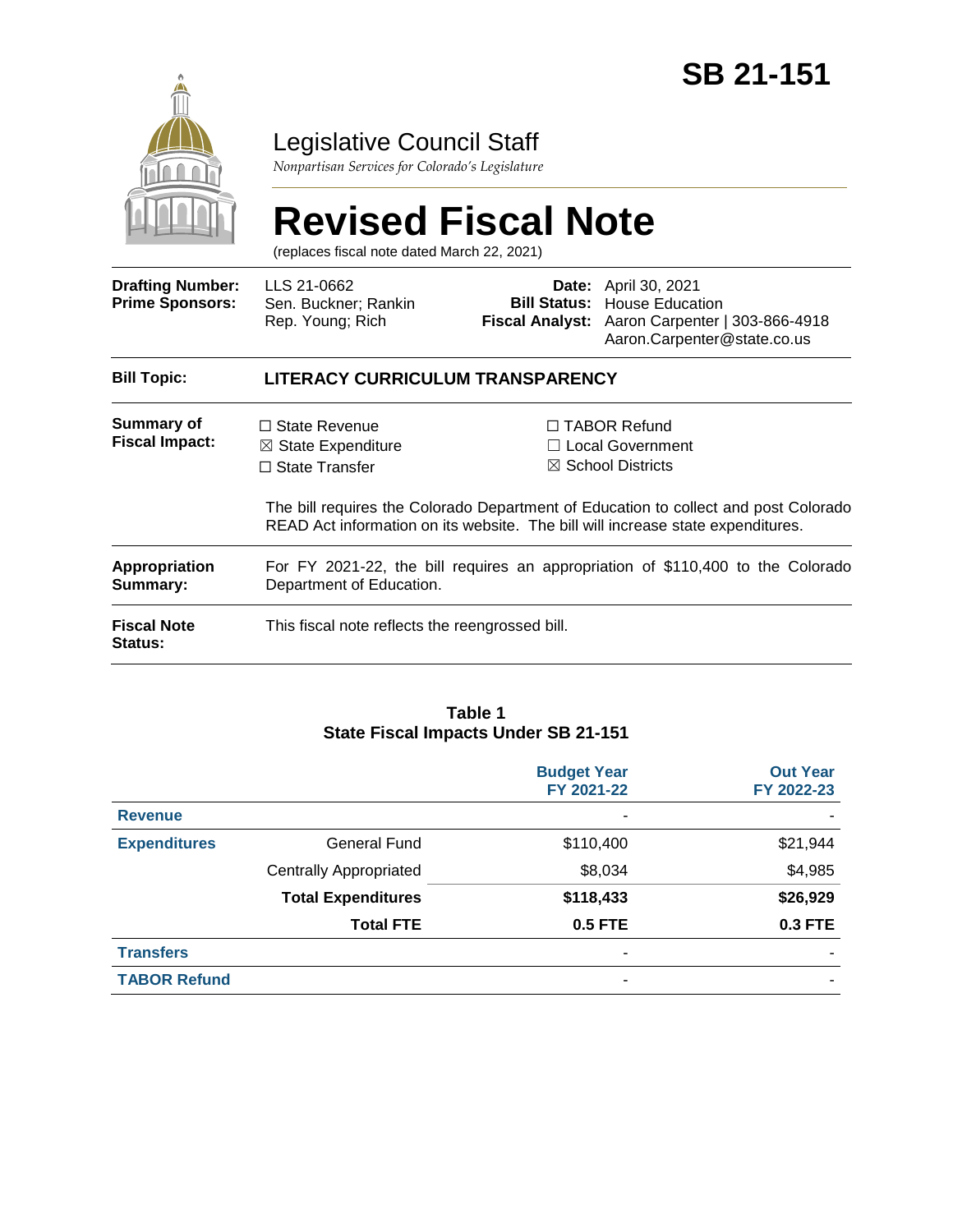### **Summary of Legislation**

The bill requires local education providers (LEPs) to submit certain information related to the Colorado READ Act, including curriculum, instructional programs, how early literacy funding is used, and the number of students who have literacy plans and who have achieved reading competency, to the Colorado Department of Education (CDE). CDE miust post the information on its website in a user-friendly format, and each LEP must provide a link to the CDE information on their website.

### **State Expenditures**

The bill will increase state expenditures in the CDE by \$118,433 and 0.5 FTE in FY 2021-22 and by \$26,929 and 0.3 FTE in FY 2022-23, as shown in Table 2 and described below.

# **FY 2021-22 FY 2022-23 Department of Education** Personal Services  $$33,525$   $$21,944$ Operating Expenses  $$675$ Capital Outlay Costs **\$6,200** Computer Programming  $$70,000$ Centrally Appropriated Costs<sup>1</sup> 68,034 \$8,034 \$4,985 **Total Cost \$118,433 \$26,929 Total FTE 0.5 FTE 0.3 FTE**

#### **Table 2 Expenditures Under SB 21-151**

<sup>1</sup> *Centrally appropriated costs are not included in the bill's appropriation.*

**Staffing costs.** The CDE will require 0.5 FTE in FY 2021-22 to develop a process to submit data, define reading competency, create written guidance for LEPs, review submissions, upload data to the website, and to provide technical assistance to LEPs. Starting in FY 2022-23 and ongoing, the CDE will require 0.3 FTE to review submissions, upload data, and provide technical assistance. CDE currently collects data on students with reading deficiencies; however, the fiscal note assumes that the data on students who have gained reading competency is different from currently collected information. Costs in FY 2021-22 reflect the General Fund paydate shift.

**Reporting tool.** In FY 2021-22 only, expenditures in the CDE will increase by \$70,000 to modify the reporting system to include the components required by the bill. The fiscal note assumes that the development will take 560 hours at a rate of \$125 per hour.